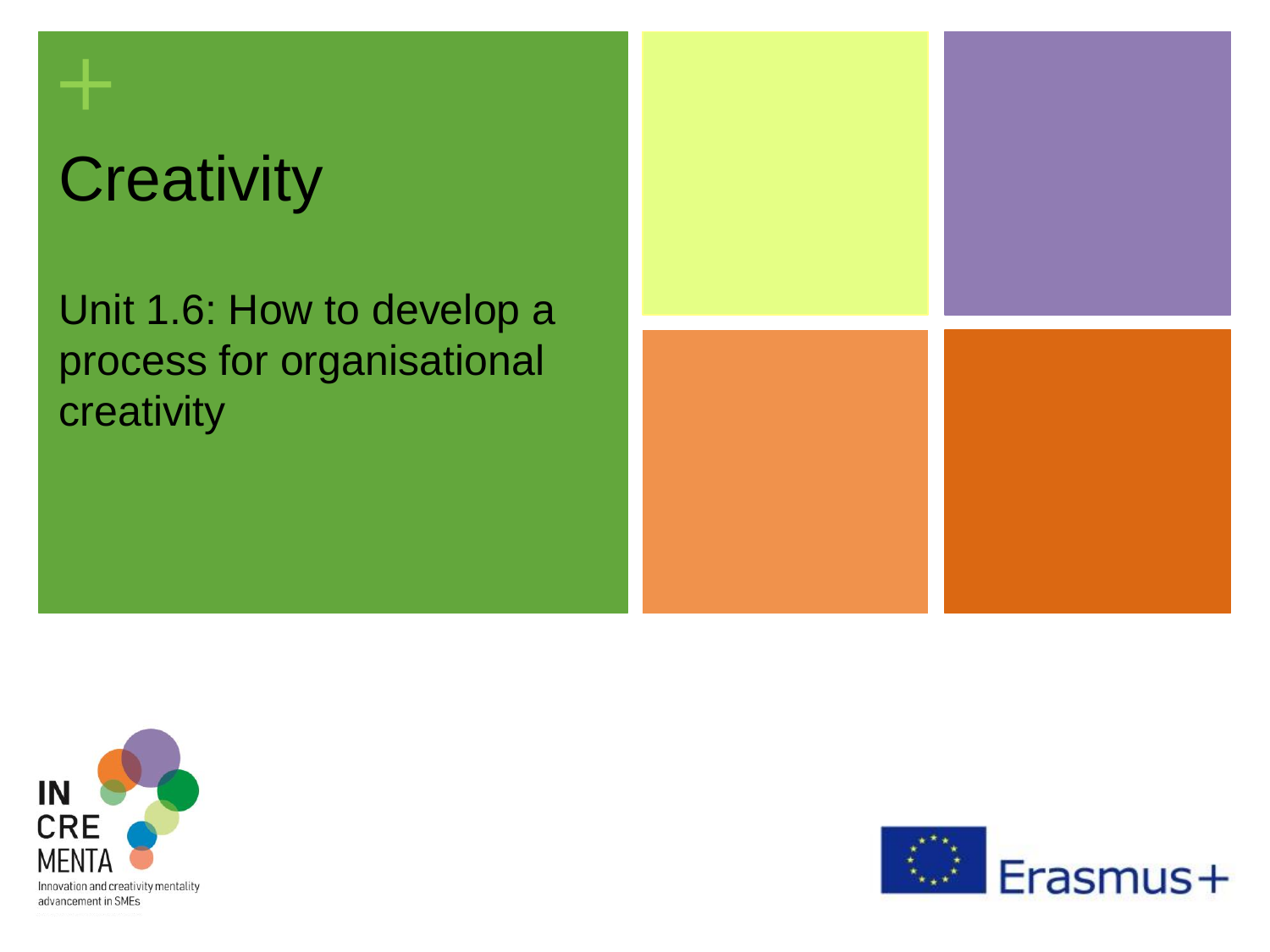### **Organisational** creativity

This unit is introduction to organisational creativity. Now that you understand the process by which individuals solve problems and generate other ideas, it is time to think about how to apply that to your business. This unit will help you learn about how facilitation of generation of ideas, their selection, improvement and application in your organisation.

#### Aims:

• Understand the process of organisational creativity in order to be innovative SME

Learning Outcomes of the unit:

- The learner should know the process of organisational creativity
- The learner should use and apply practical tools and templates
- Ability to enhance and support creativity at organisations





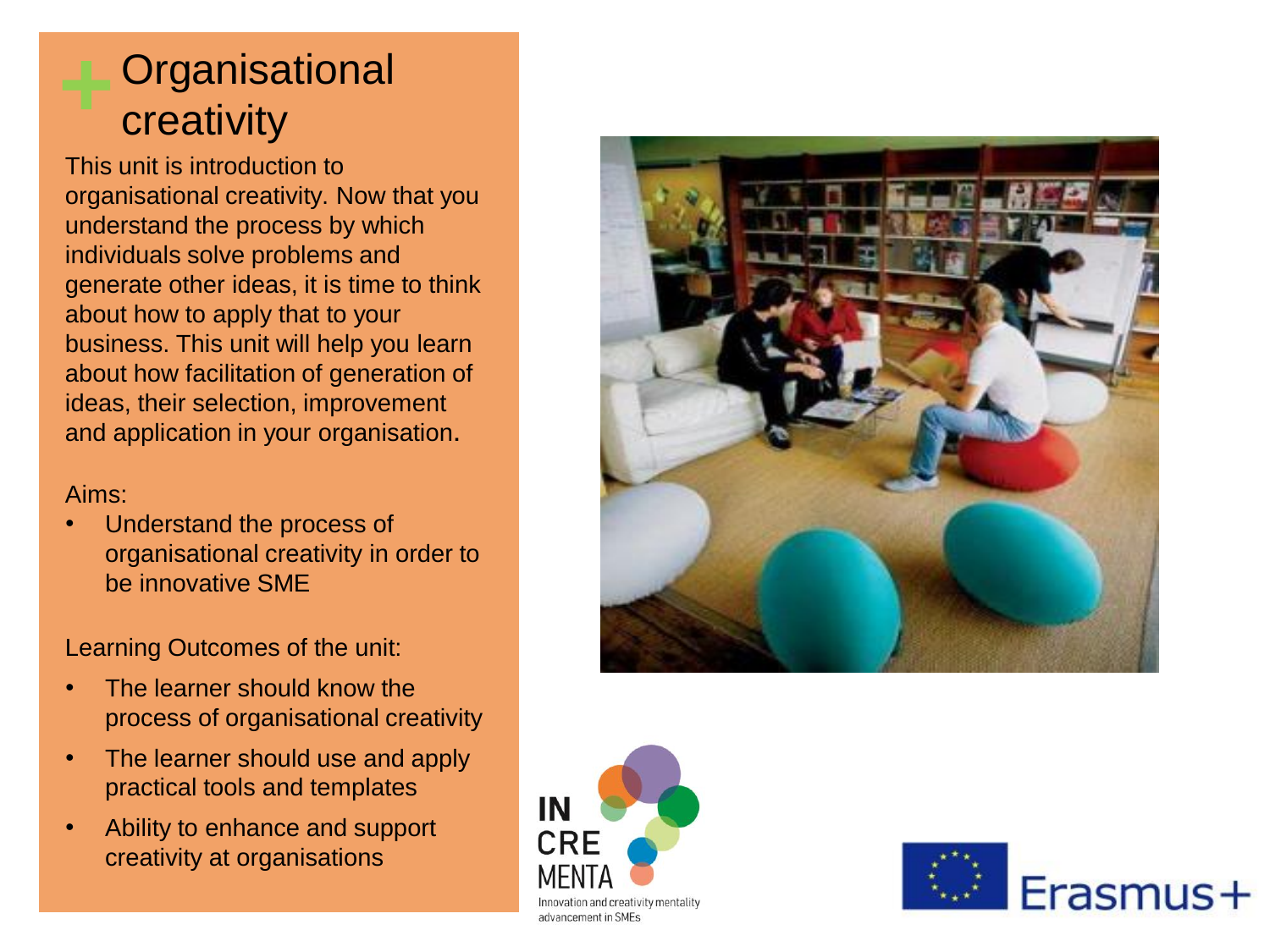### What is the process of organisational creativity?

Four steps of Organisational Creativity

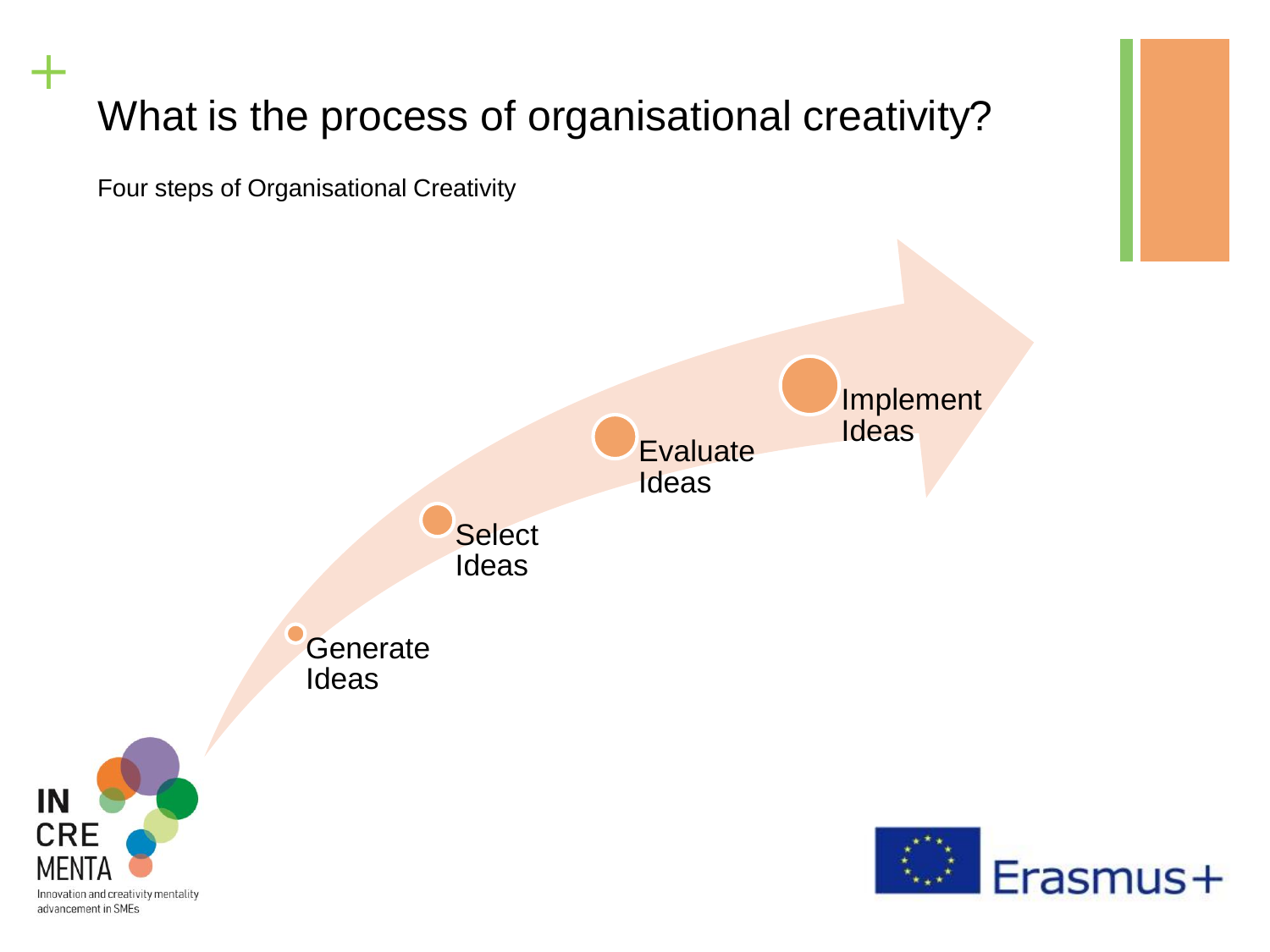There are various techniques that could be used but the key success factor is to apply them in a very structured and guided way

> **Analogy Case Based Reasoning**

**SCAMPER** 

**Idea Evaluation** 

#### **Brainstorming**

**Mind maps** 

**Customer Feedback** 

## **Develop a process**

**Affinity Diagram** 

**Cause and Effect Analysis** 

**New Product Evaluation** 

**Existing Product Fyaluation** 



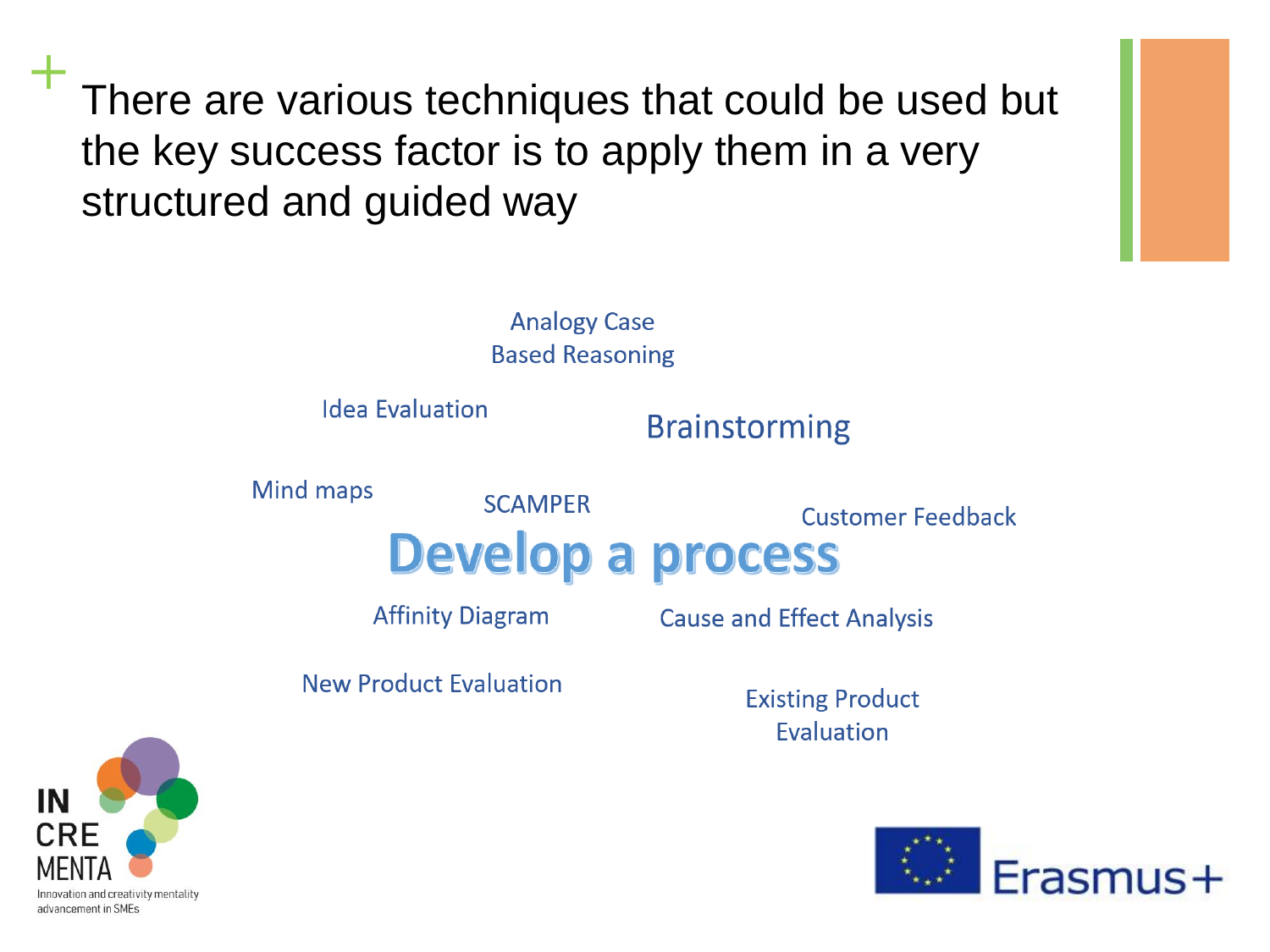### Within an innovative company each employee is an innovator!

*Creativity within the organisation is built and developed upon everyone's individual skills, abilities and knowledge*

- **Experiment and create** innovative concepts, not individual ideas
- **Various and diverse information sources**  build multidisciplinary teams
- $\Rightarrow$ There is always someone who acts as a **creative agent – "Idea King"**

#### **HOWEVER**

Strategy requires a clearly **defined box**, and the management requires from you to

only play in your own box – very common situation that prevents innovation



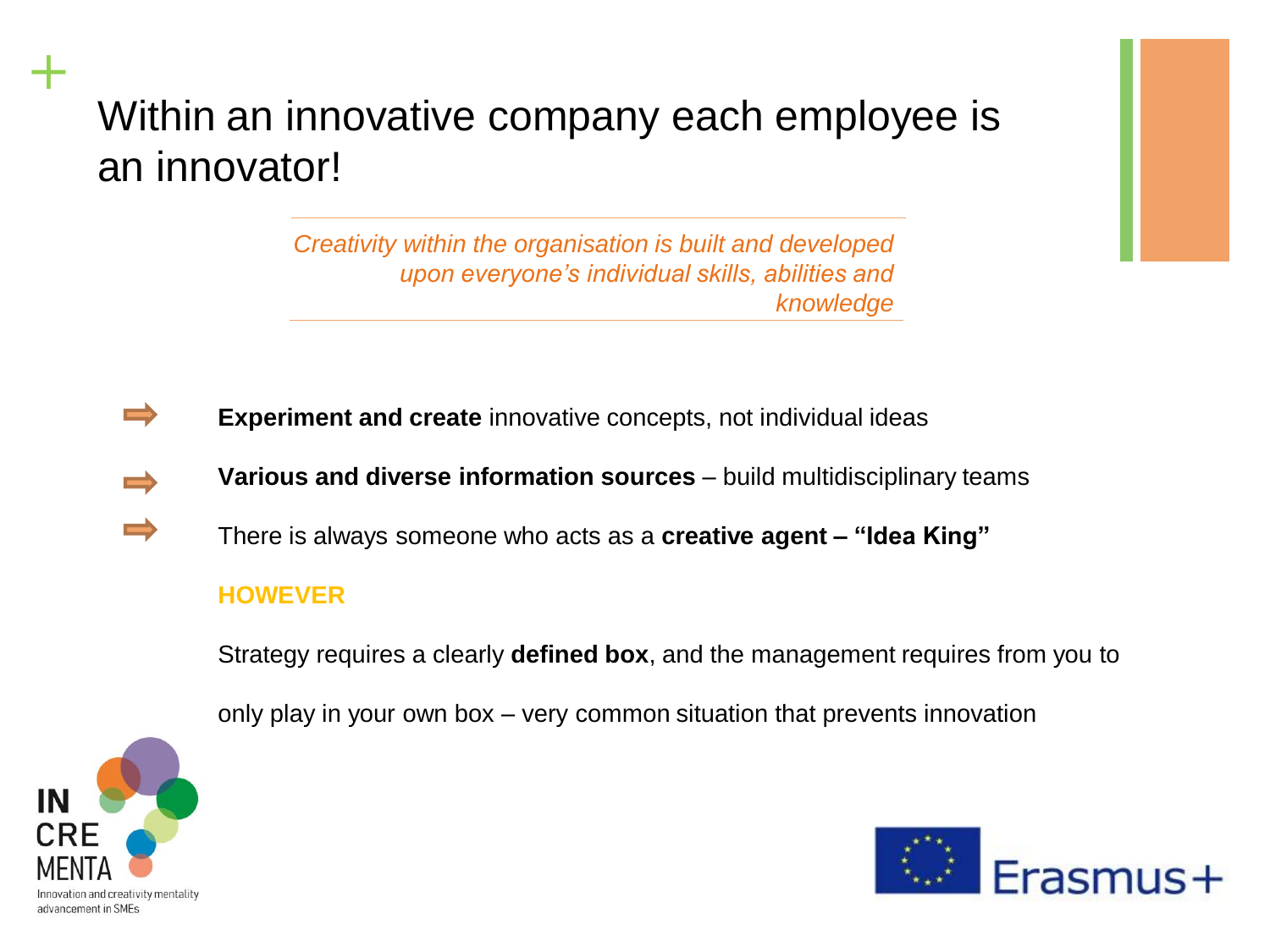### Within an innovative company each employee is an innovator?

Think what-if and what's-next, while working on ongoing projects and goals.



**WHAT ARE THE MAIN CHALLENGES YOU FACE WHEN YOU TRY TO "GET OUTSIDE THE BOX"? – is there a process that can't be changed; are there any strict regulations and corporate culture or it is a management issue? What is our industry and sector – is it changing fast or it is traditional and change is not required?**



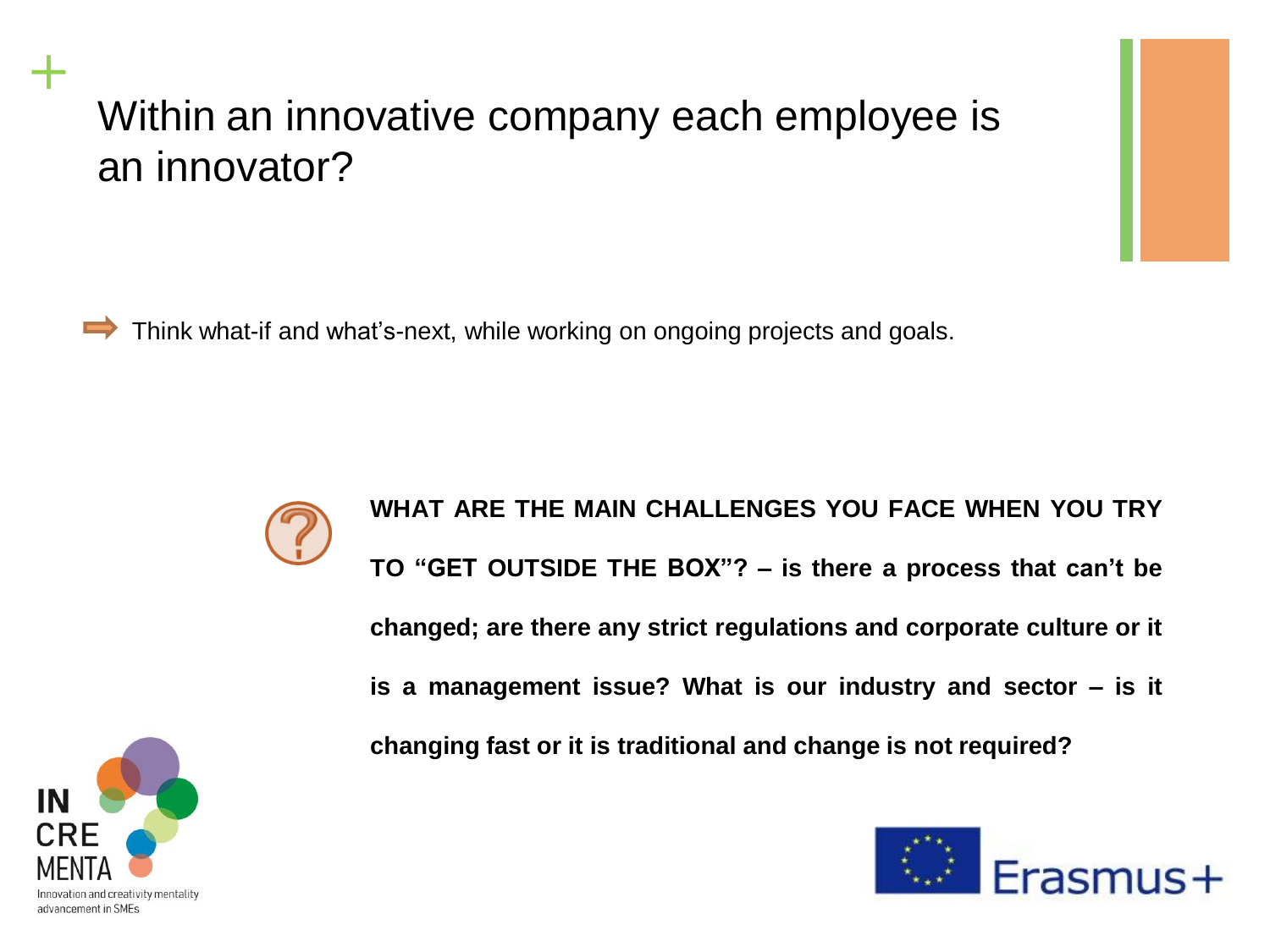**+** Creativity is managed and encouraged at all levels, starting from the teams

IN

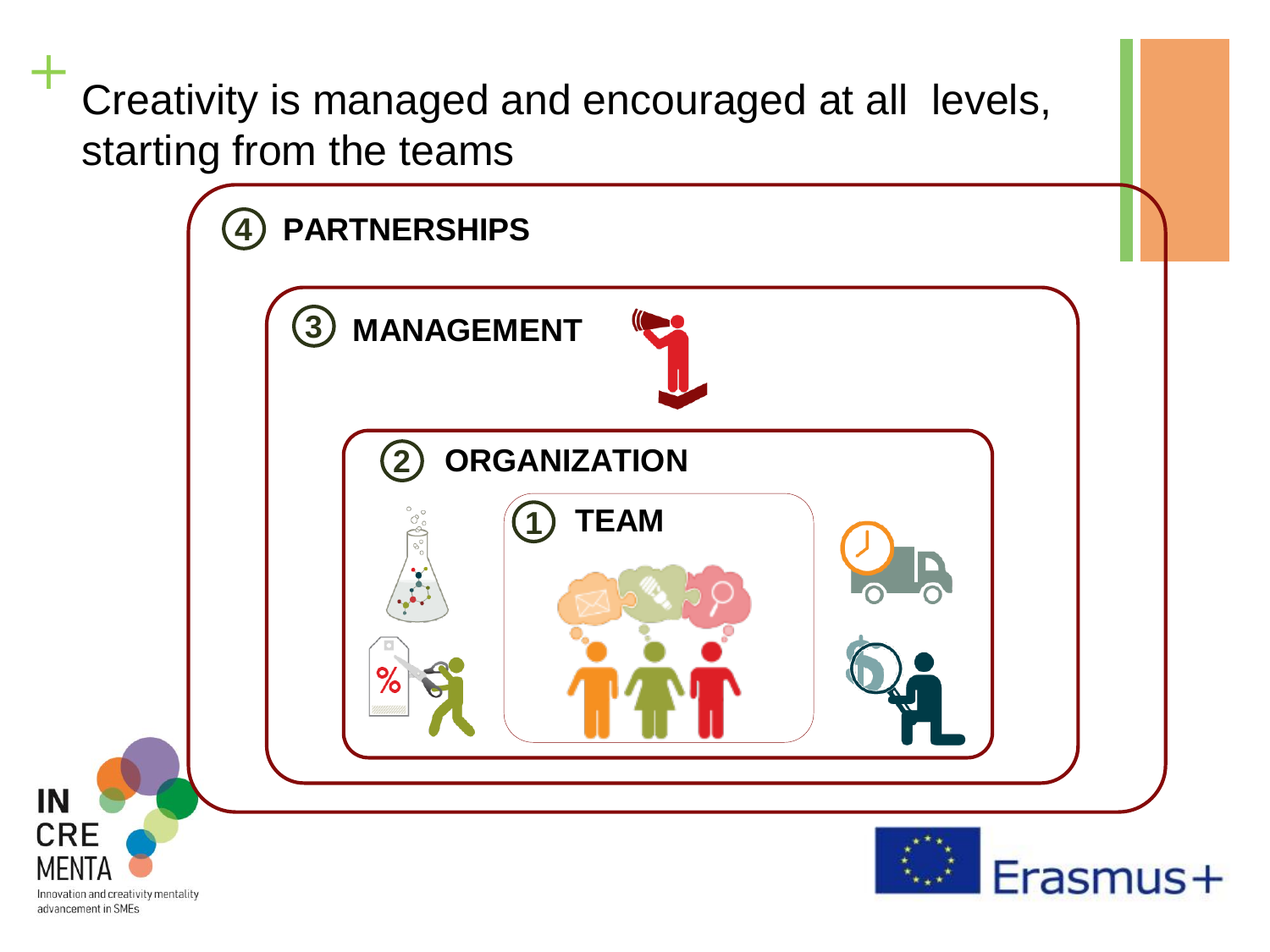### Creativity techniques and tools

What is Business opportunity map/canvas?





Innovation and creativity mentality advancement in SMEs

IN

**CRE**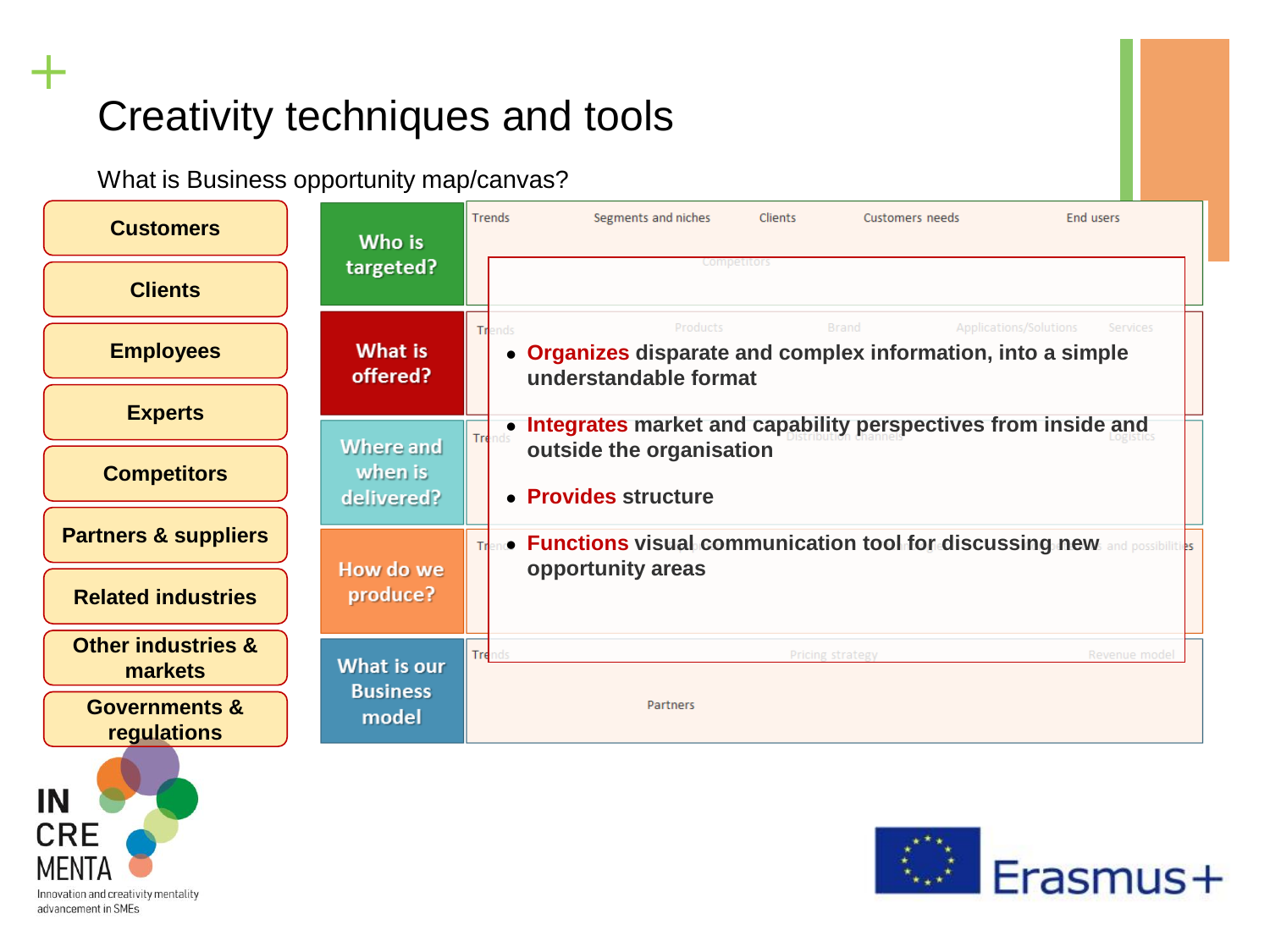### Creativity techniques and tools

What is Business opportunity map/canvas?

The main objective of the BOM is to guide the generation of new business ideas and then further develop them into concepts consisting of five elements:

- **Market** we list all ideas around the key subelements: target groups, needs, behaviours, competitors, clients, customers, niches and segments.
- **Offering** all products, services, experience, brands, bundles, etc.
- **Delivery** we list all ideas related to logistics here: seasonality, online/offline channels, distribution models, etc.
- **Production** technologies, assets, know-how, materials, elements for production of the products/services, HR, etc.
- **Business model**  all ideas related to costs, partners, revenue streams are listed here.



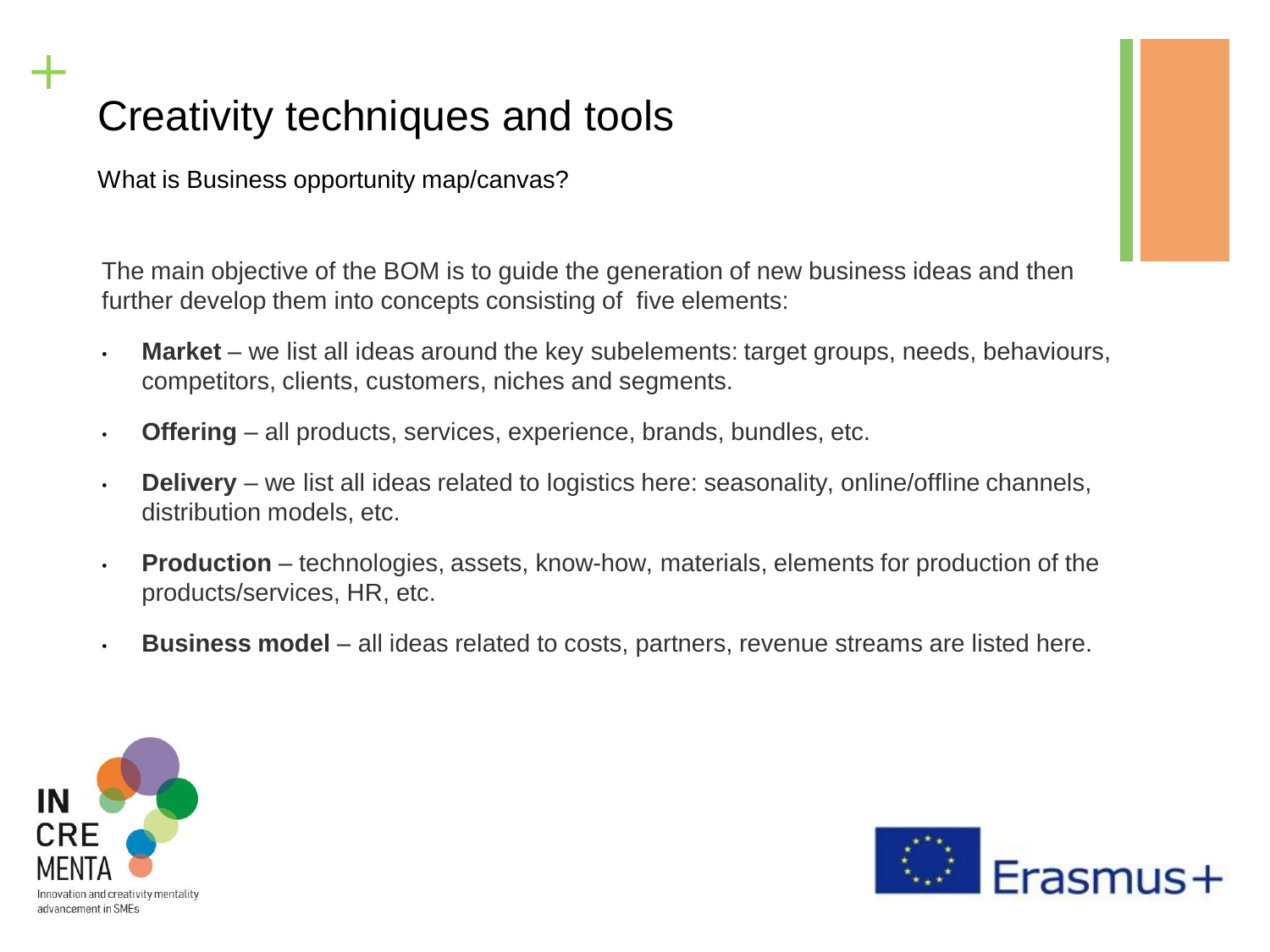### Creativity techniques and tools

What is Business opportunity map/canvas?

Once all fields of the BOM are filled with clusters/groups of common ideas we start

"**connecting the dots**". All ideas in the fields are reviewed and based on them we can

generate concepts choosing one or two ideas of the **market, offering, delivery, production, business model**.

**MARKET** 



**OFFERING** 



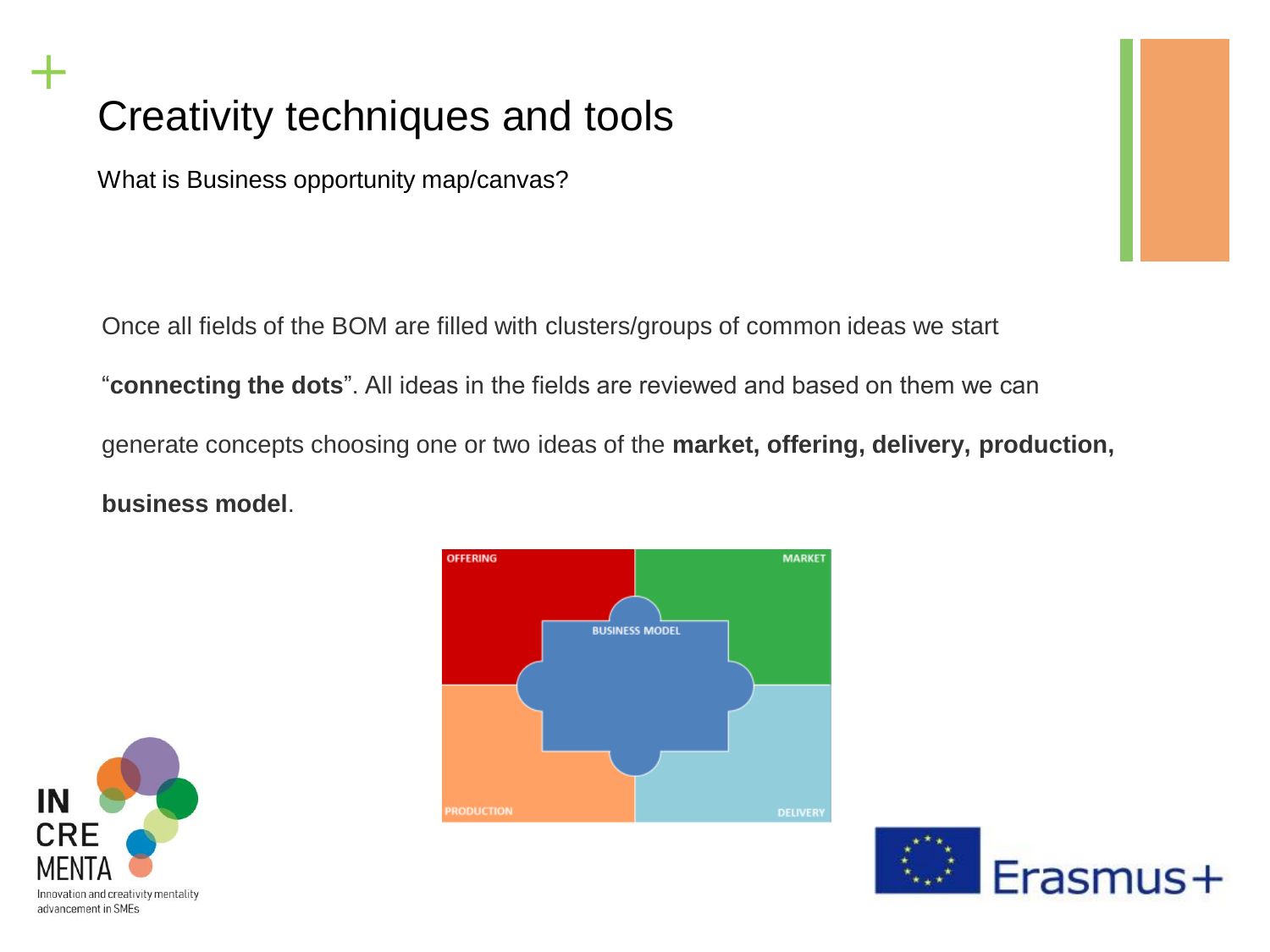# **+** Selection and evaluation of ideas

Prioritisation of innovation concepts

- When the team develops robust and well-defined creative concepts for new business opportunities it becomes much easier to evaluate and select them.
- It helps ask the right questions and use metrics to cover all key business aspects: finances, resources, people, etc.:
	- ⚫ *How "insightful and exciting" in terms of emerging trends internally and externally?*
	- *How "significant and meaningful" in terms of impact on customer purchase behaviour and potential size/scale?*
	- ⚫ *How "leverageable and differentiated" in terms of company's assets and capabilities?*
	- ⚫ *How "winnable and sustainable" in terms of the potential investment requirements and business model?*
	- ⚫ *Does it cover various scenarios?*



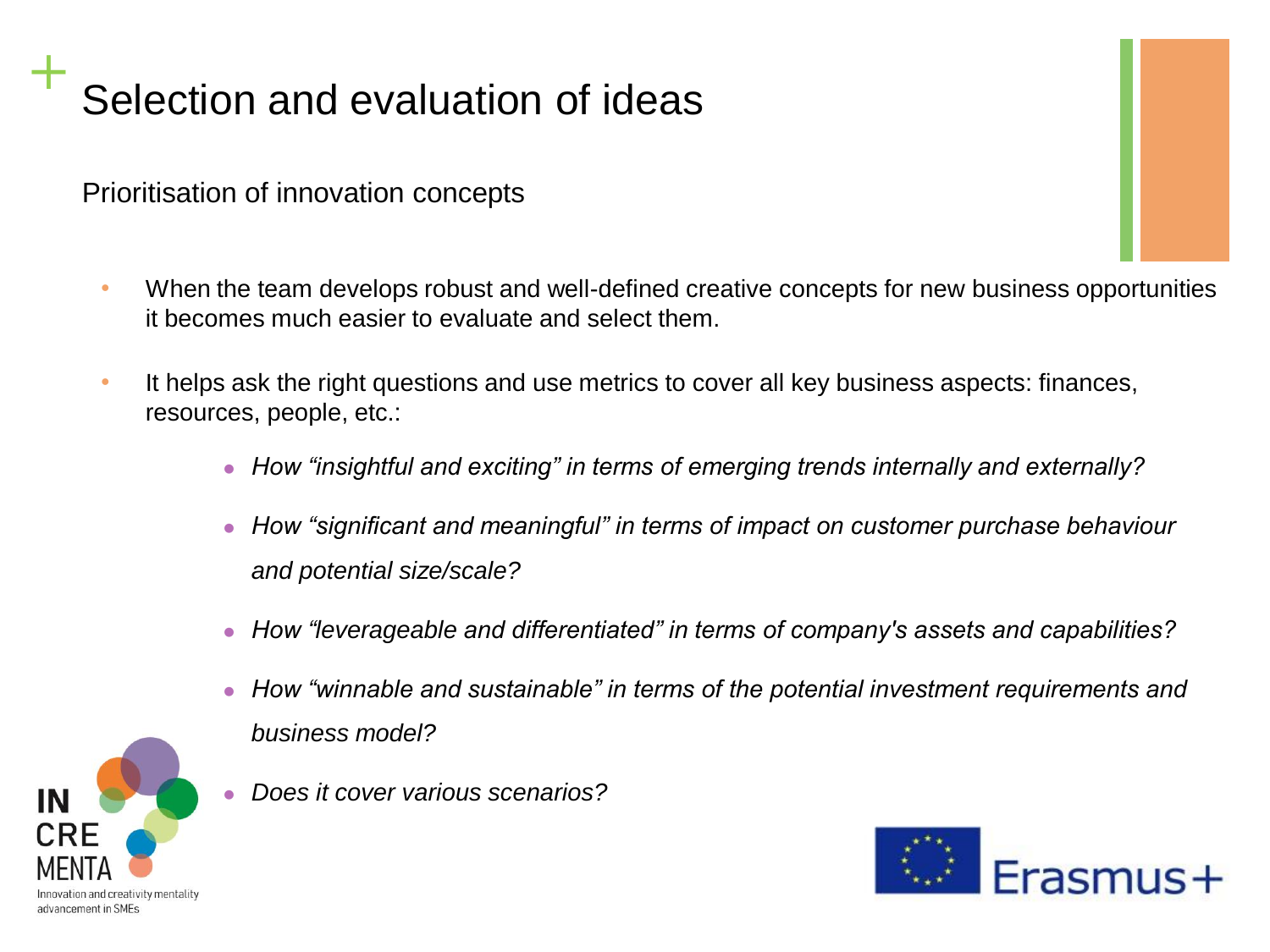# **+** You could use the FIT-ATTRACTIVENESS matrix



- Options it Provides
- Reward / Risk
- Other?





• We can produce it ourselves or in partnership

We have the resources

• It fits our strategy

Erasmus+

**1 2 3** Concept 1

Concept 2

Concept 3

Concept 5

Concept 4

**4 5**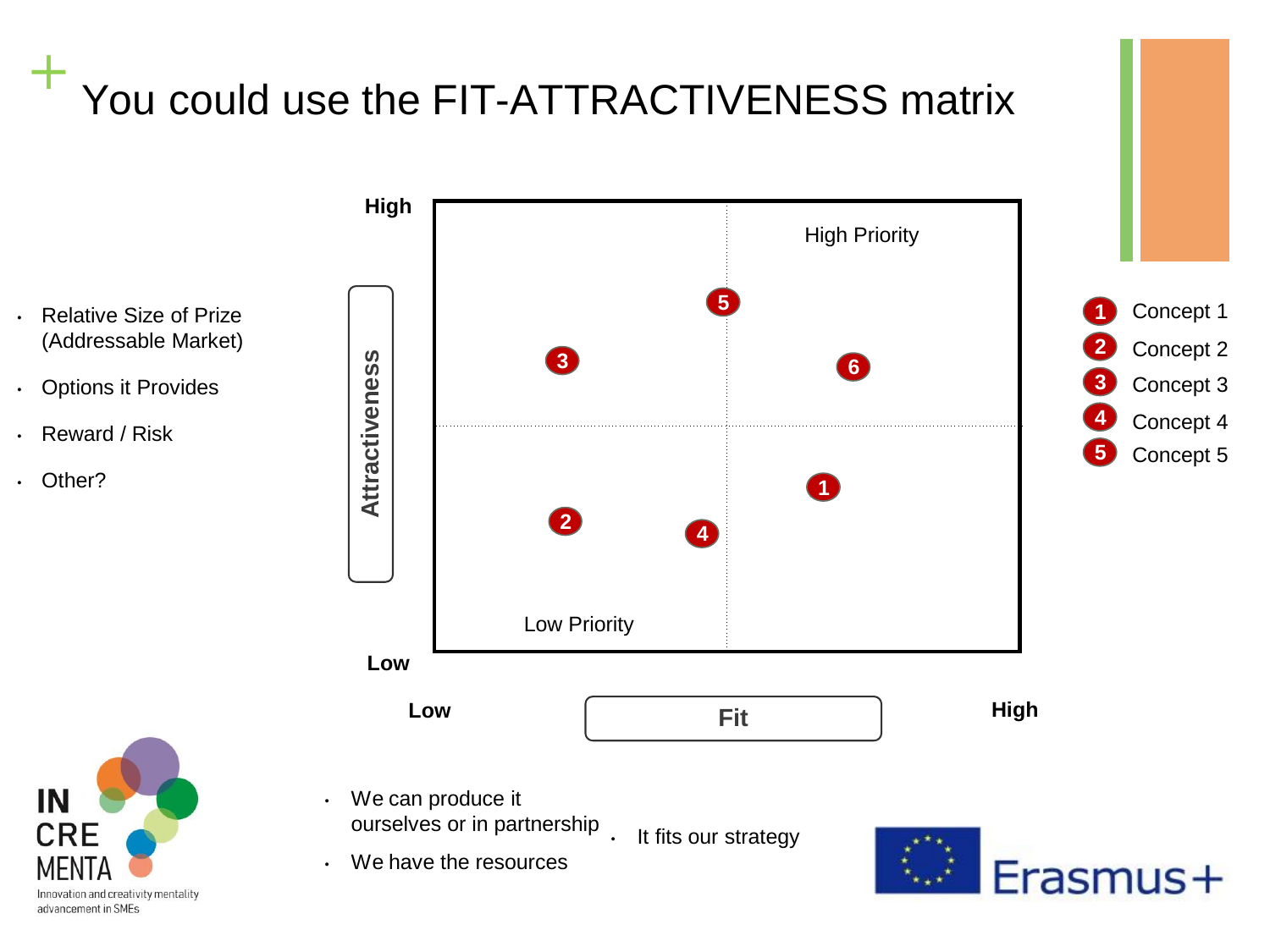**+** You need people or systems (or some combination) that have responsibility for gathering *and* assessing ideas.



#### **People-oriented example:**

A company may task large cross sections to be on the lookout for new ideas and emerging or

disruptive trends in the business environment. Teams or individuals are then in place who are

specifically accountable for sourcing and managing emerging trends in their fields of endeavor.

Eventually, these teams or individuals assess these insights and decide whether or not they should be

terminated, undergo more testing, or should enter the pipeline of new offerings or product

development.



[https://ixl-center.com/index.php/2018/10/17/bringing-big-ideas-in-the](https://ixl-center.com/index.php/2018/10/17/bringing-big-ideas-in-the-market/)market/

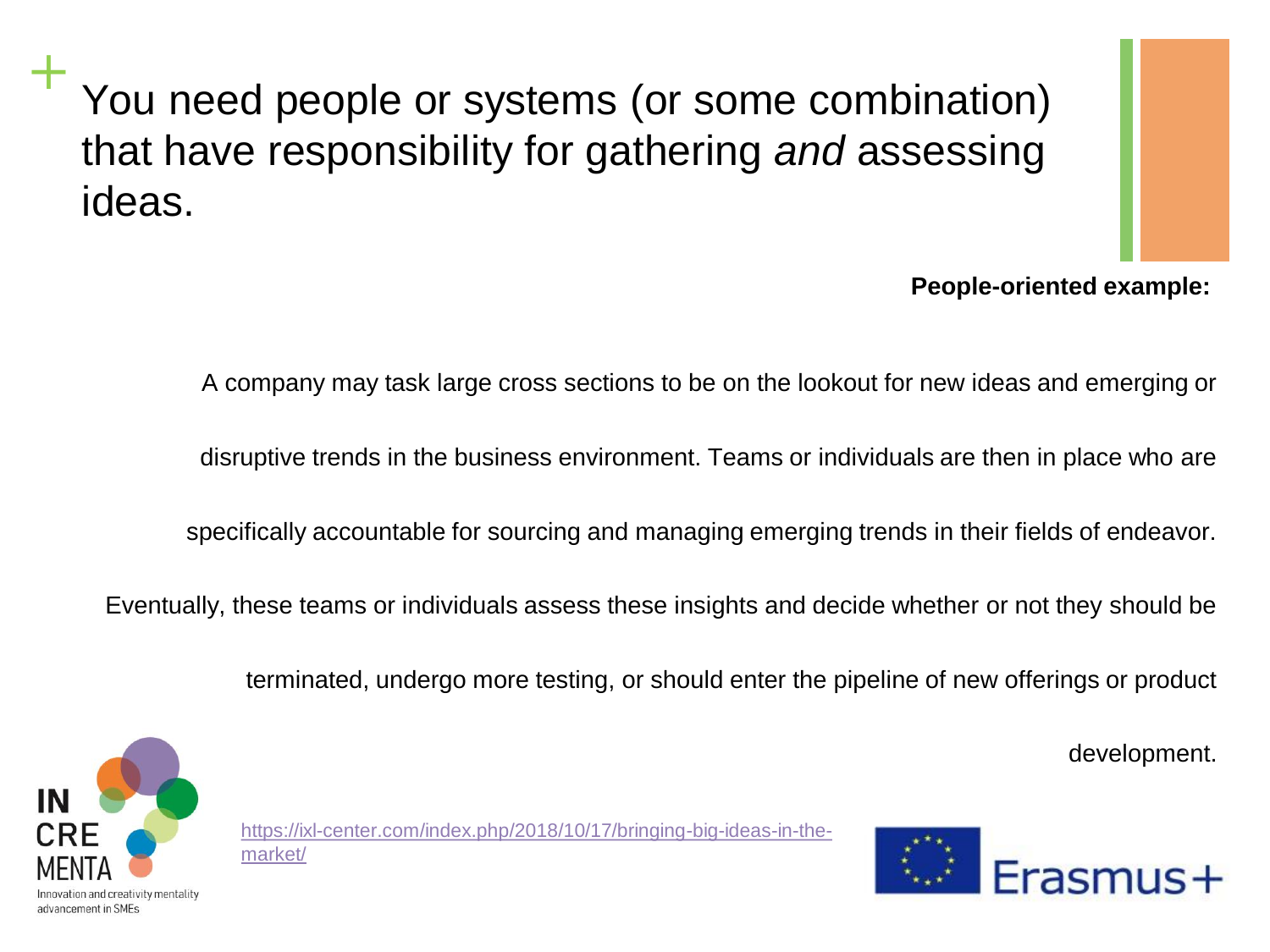**+** You need people or systems (or some combination) that have responsibility for gathering *and* assessing ideas.



#### **Systems-oriented example:**

To start generating insights, you can hold workshops and ideation events, invite online submissions

and talk to customers. In processing these new insights, you should cross-reference them with

existing and past efforts. By doing this you can avoid reinventing the wheel by eliminating "new"

insights that have already been assessed. You can also find current innovation efforts that might be

given an extra boost of energy by a connection to a new insight.



[https://ixl-center.com/index.php/2018/10/17/bringing-big-ideas-in-the](https://ixl-center.com/index.php/2018/10/17/bringing-big-ideas-in-the-market/)market/

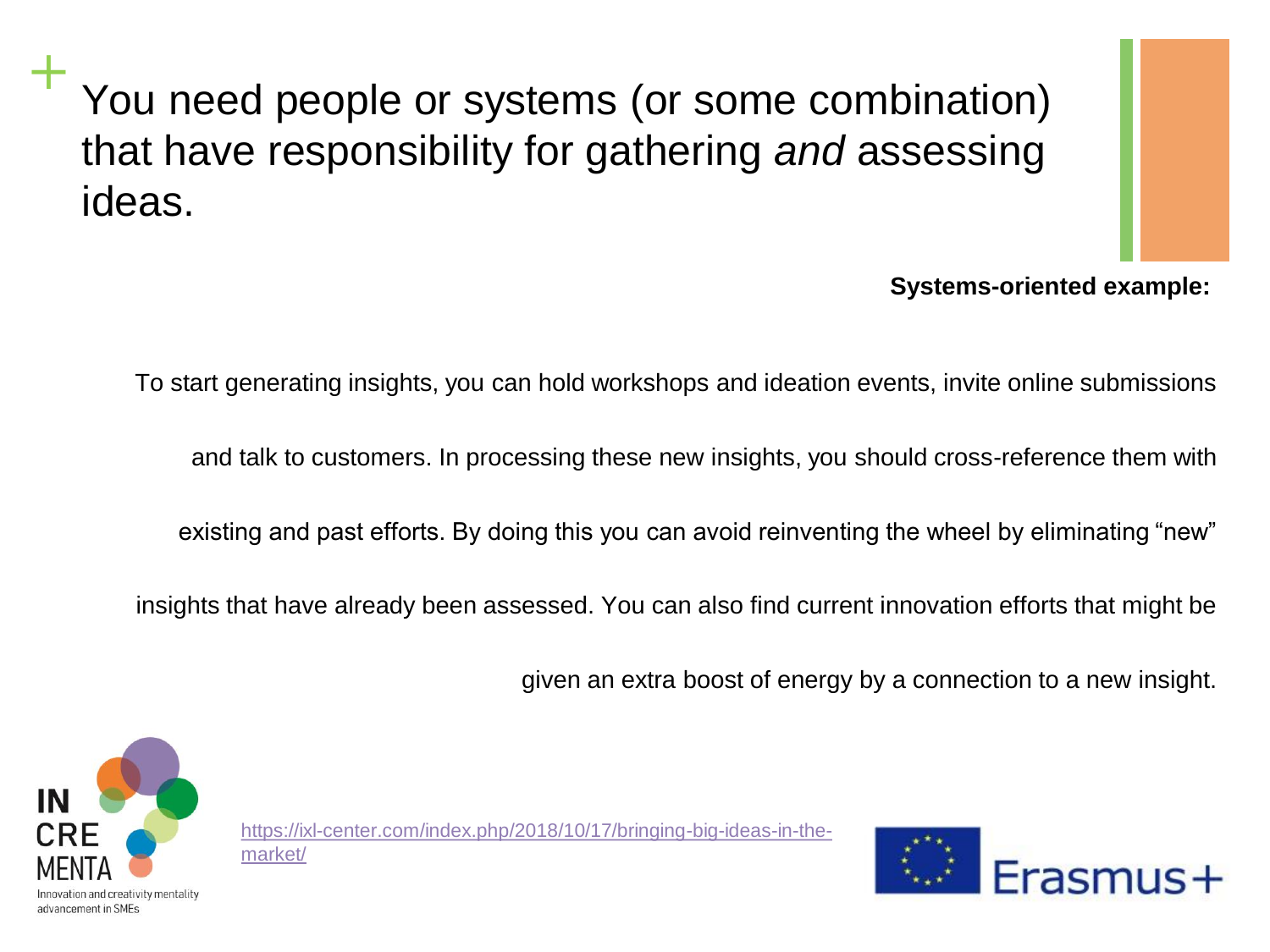





[The art of innovation](https://www.youtube.com/watch?v=Mtjatz9r-Vc), Guy Kawasaki, TEDxBerkeley